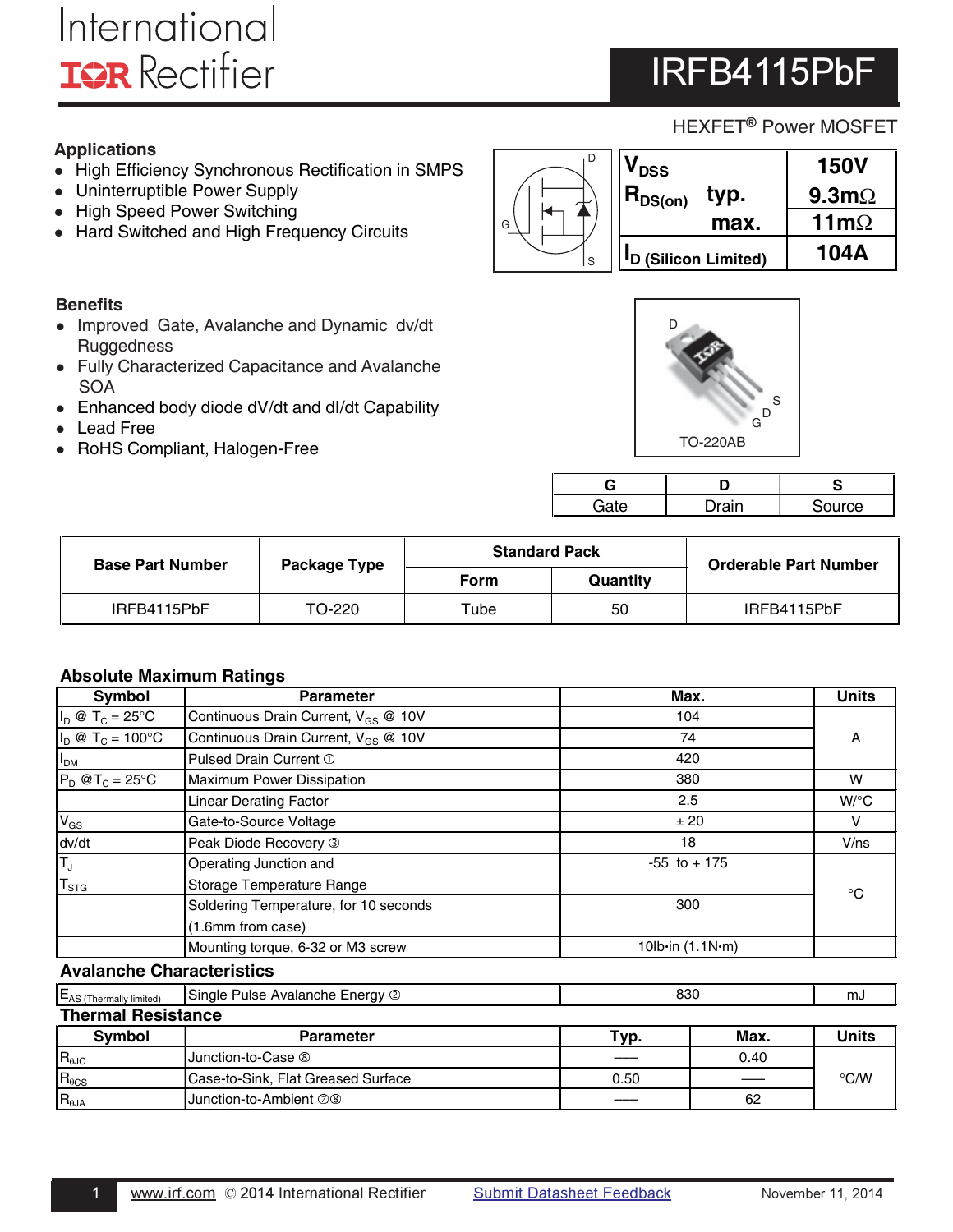

| Symbol                                    | <b>Parameter</b>                     | Min. I | Typ. |        | Max. Units | <b>Conditions</b>                                                             |
|-------------------------------------------|--------------------------------------|--------|------|--------|------------|-------------------------------------------------------------------------------|
| $V_{(BR)DSS}$                             | Drain-to-Source Breakdown Voltage    | 150    |      |        | v          | $V_{GS} = 0V$ , $I_D = 250 \mu A$                                             |
| $\Delta V_{\rm (BR)DSS}/\Delta T_{\rm J}$ | Breakdown Voltage Temp. Coefficient  |        | 0.18 |        |            | $V$ <sup>o</sup> C Reference to 25 <sup>o</sup> C, $I_D = 3.5mA$ <sup>①</sup> |
| $R_{DS(on)}$                              | Static Drain-to-Source On-Resistance |        | 9.3  | 11     |            | m $\Omega$   $V_{GS}$ = 10V, $I_D$ = 62A $\circledcirc$                       |
| $V_{GS(th)}$                              | Gate Threshold Voltage               | 3.0    |      | 5.0    | v          | $V_{DS} = V_{GS}$ , $I_D = 250 \mu A$                                         |
| $I_{\text{DSS}}$                          | Drain-to-Source Leakage Current      |        |      | 20     | μA         | $V_{DS}$ = 150V, $V_{GS}$ = 0V                                                |
|                                           |                                      |        |      | 250    |            | $V_{DS}$ = 150V, $V_{GS}$ = 0V, $T_J$ = 125°C                                 |
| $I_{GSS}$                                 | Gate-to-Source Forward Leakage       |        |      | 100    | nA         | $V_{GS}$ = 20V                                                                |
|                                           | Gate-to-Source Reverse Leakage       |        |      | $-100$ |            | $V_{GS}$ = -20V                                                               |
| R <sub>G</sub>                            | Internal Gate Resistance             |        | 2.3  |        | Ω          |                                                                               |

### Dynamic  $\mathcal{Q}$  T<sub>J</sub> = 25°C (unless otherwise specified)

| <b>Parameter</b>                            | Min. | Typ.                                          |     |    | <b>Conditions</b>                                            |
|---------------------------------------------|------|-----------------------------------------------|-----|----|--------------------------------------------------------------|
| Forward Transconductance                    | 97   |                                               |     | S  | $V_{DS} = 50V$ , $I_D = 62A$                                 |
| <b>Total Gate Charge</b>                    |      | 77                                            | 120 | nC | $I_D = 62A$                                                  |
| Gate-to-Source Charge                       |      | 28                                            |     |    | $V_{DS}$ = 75V                                               |
| Gate-to-Drain ("Miller") Charge             |      | 26                                            |     |    | $V_{GS} = 10V \circledcirc$                                  |
| Total Gate Charge Sync. $(Q_q - Q_{qd})$    |      | 51                                            |     |    | $I_D = 62A$ , $V_{DS} = 0V$ , $V_{GS} = 10V$                 |
| Turn-On Delay Time                          |      | 18                                            |     | ns | $V_{DD} = 98V$                                               |
| <b>Rise Time</b>                            |      | 73                                            |     |    | $I_D = 62A$                                                  |
| <b>Turn-Off Delay Time</b>                  |      | 41                                            |     |    | $RG = 2.2Omega$                                              |
| <b>Fall Time</b>                            |      | 39                                            |     |    | $V_{GS} = 10V \circledcirc$                                  |
| Input Capacitance                           |      | 5270                                          |     | pF | $V_{GS} = 0V$                                                |
| <b>Output Capacitance</b>                   |      | 490                                           |     |    | $V_{DS} = 50V$                                               |
| Reverse Transfer Capacitance                |      | 105                                           |     |    | $f = 1.0$ MHz, See Fig. 5                                    |
|                                             |      | 460                                           |     |    | $V_{GS} = 0V$ , $V_{DS} = 0V$ to 120V <b>©</b> , See Fig. 11 |
| Effective Output Capacitance (Time Related) |      | 530                                           |     |    | $V_{GS} = 0V$ , $V_{DS} = 0V$ to 120V $\circledcirc$         |
|                                             |      | Effective Output Capacitance (Energy Related) |     |    | Max. Units                                                   |

#### **Diode Characteristics**

| Symbol                  | <b>Parameter</b>                 | Min.                                                                 | Typ. |     | Max. Units | <b>Conditions</b>                                                |
|-------------------------|----------------------------------|----------------------------------------------------------------------|------|-----|------------|------------------------------------------------------------------|
| $\mathsf{I}_\mathsf{S}$ | <b>Continuous Source Current</b> |                                                                      |      | 104 | A          | MOSFET symbol                                                    |
|                         | (Body Diode)                     |                                                                      |      |     |            | showing the<br>ю                                                 |
| $I_{\text{SM}}$         | <b>Pulsed Source Current</b>     |                                                                      |      | 420 | A          | G<br>integral reverse                                            |
|                         | (Body Diode) 2                   |                                                                      |      |     |            | p-n junction diode.                                              |
| $V_{SD}$                | Diode Forward Voltage            |                                                                      |      | 1.3 | v          | $T_J = 25^{\circ}C$ , $I_S = 62A$ , $V_{GS} = 0V$ $\circledcirc$ |
| $t_{rr}$                | Reverse Recovery Time            |                                                                      | 86   |     | ns         | $T_{\rm J} = 25^{\circ}C$<br>$V_{\rm B} = 130V,$                 |
|                         |                                  |                                                                      | 110  |     |            | $T_{\rm J}$ = 125°C<br>$I_F = 62A$                               |
| $Q_{rr}$                | Reverse Recovery Charge          |                                                                      | 300  |     | nC         | $T_J = 25^{\circ}C$<br>$di/dt = 100A/\mu s \circledcirc$         |
|                         |                                  |                                                                      | 450  |     |            | $T_J = 125$ °C                                                   |
| <b>I</b> <sub>RRM</sub> | Reverse Recovery Current         |                                                                      | 6.5  |     | A          | $T_{\rm d}$ = 25°C                                               |
| $t_{on}$                | Forward Turn-On Time             | Intrinsic turn-on time is negligible (turn-on is dominated by LS+LD) |      |     |            |                                                                  |

#### Notes:

- $O$  Repetitive rating; pulse width limited by max. junction temperature.
- $\textcircled{2}$  Recommended max EAS limit, starting T<sub>J</sub> = 25°C, L = 0.17mH,  $R_G = 25\Omega$ ,  $I_{AS} = 100A$ ,  $V_{GS} = 15V$ .
- $\textcircled{3}$  I<sub>SD</sub> ≤ 62A, di/dt ≤ 1040A/μs, V<sub>DD</sub> ≤ V<sub>(BR)DSS</sub>, T<sub>J</sub> ≤ 175°C.
- Pulse width ≤ 400µs; duty cycle ≤ 2%.
- $\circled{C}_{\text{oss}}$  eff. (TR) is a fixed capacitance that gives the same charging time as  $C_{\text{oss}}$  while  $V_{DS}$  is rising from 0 to 80%  $V_{DSS}$ .
- $\circledR$  C<sub>oss</sub> eff. (ER) is a fixed capacitance that gives the same energy as  $C_{\rm oss}$  while  $V_{DS}$  is rising from 0 to 80%  $V_{DSS}$ .
- When mounted on 1" square PCB (FR-4 or G-10 Material). For recom mended footprint and soldering techniques refer to application note #AN-994.  $\circledR_\theta$  is measured at T<sub>J</sub> approximately 90°C.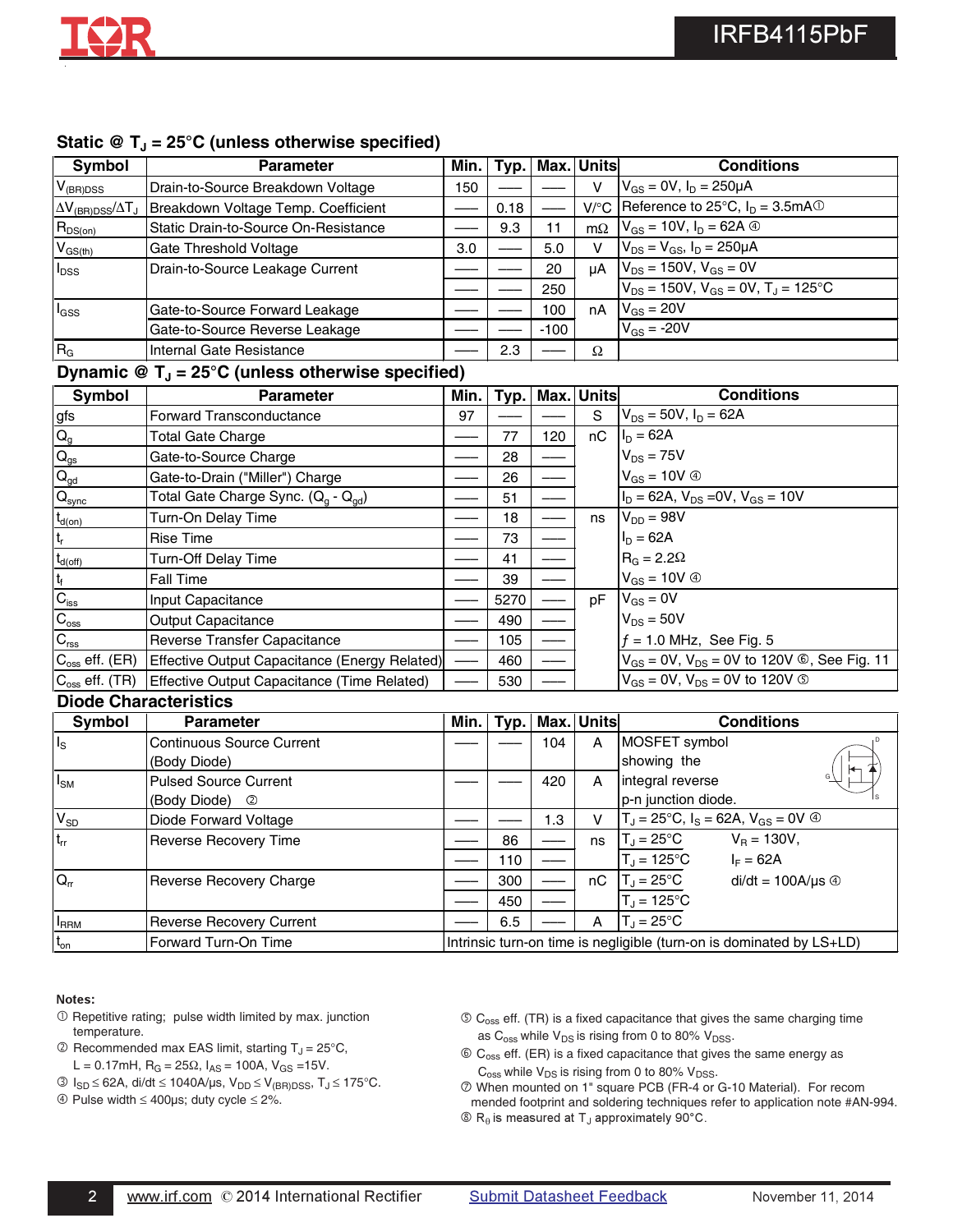







V<sub>GS</sub>, Gate-to-Source Voltage (V)









**Fig 2.** Typical Output Characteristics







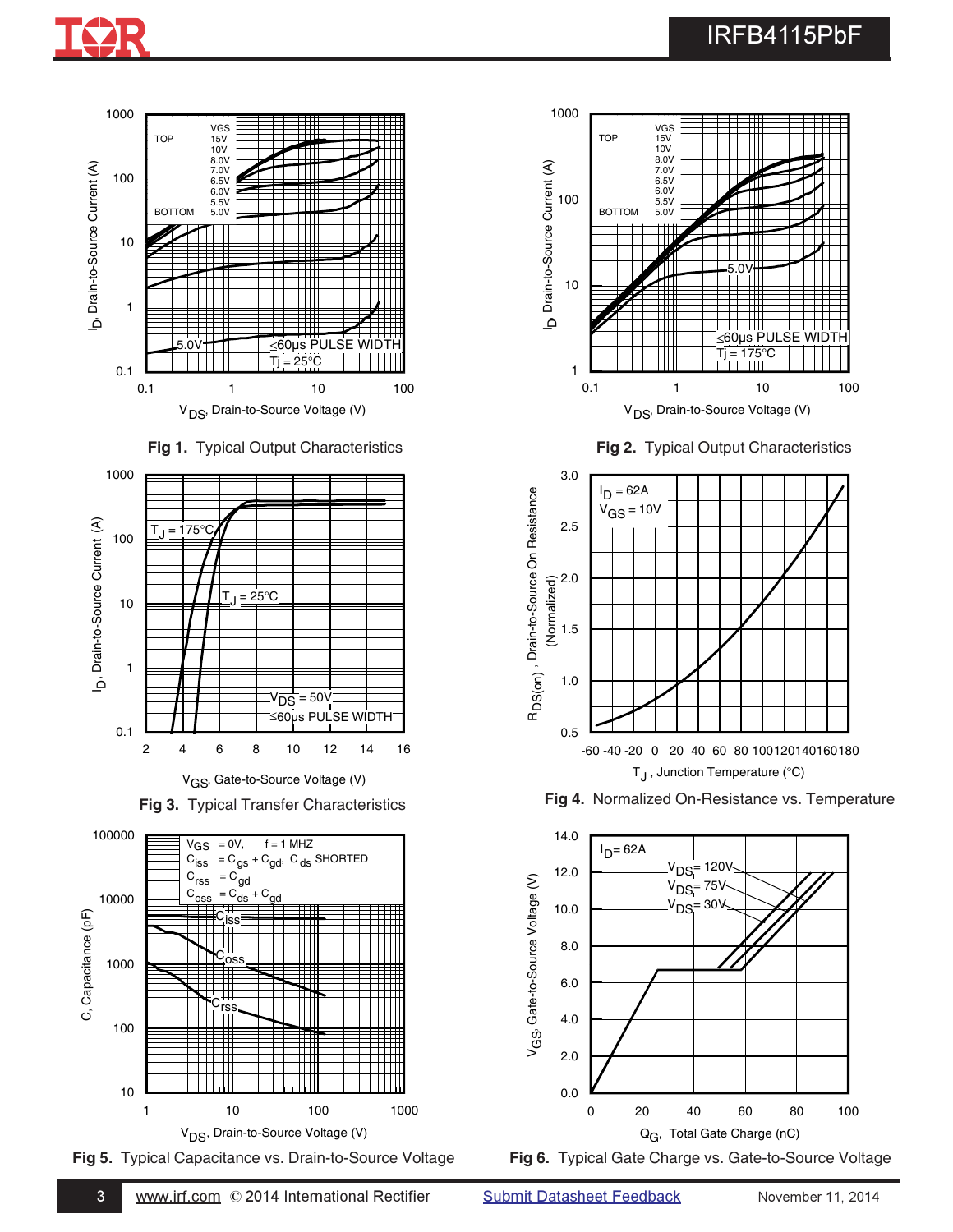# IRFB4115PbF



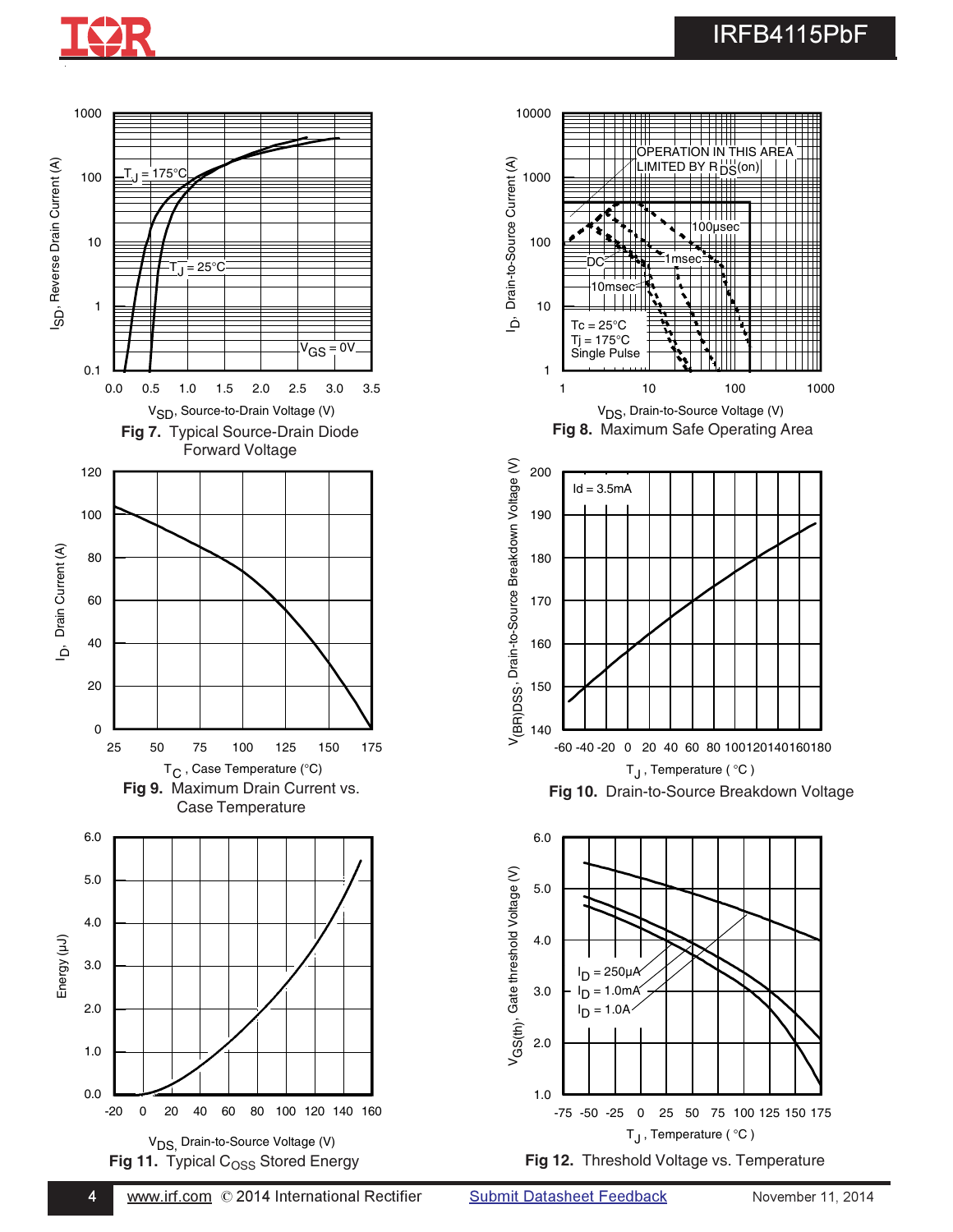

**Fig 13.** Maximum Effective Transient Thermal Impedance, Junction-to-Case



**Fig 14.** Typical Avalanche Current vs.Pulsewidth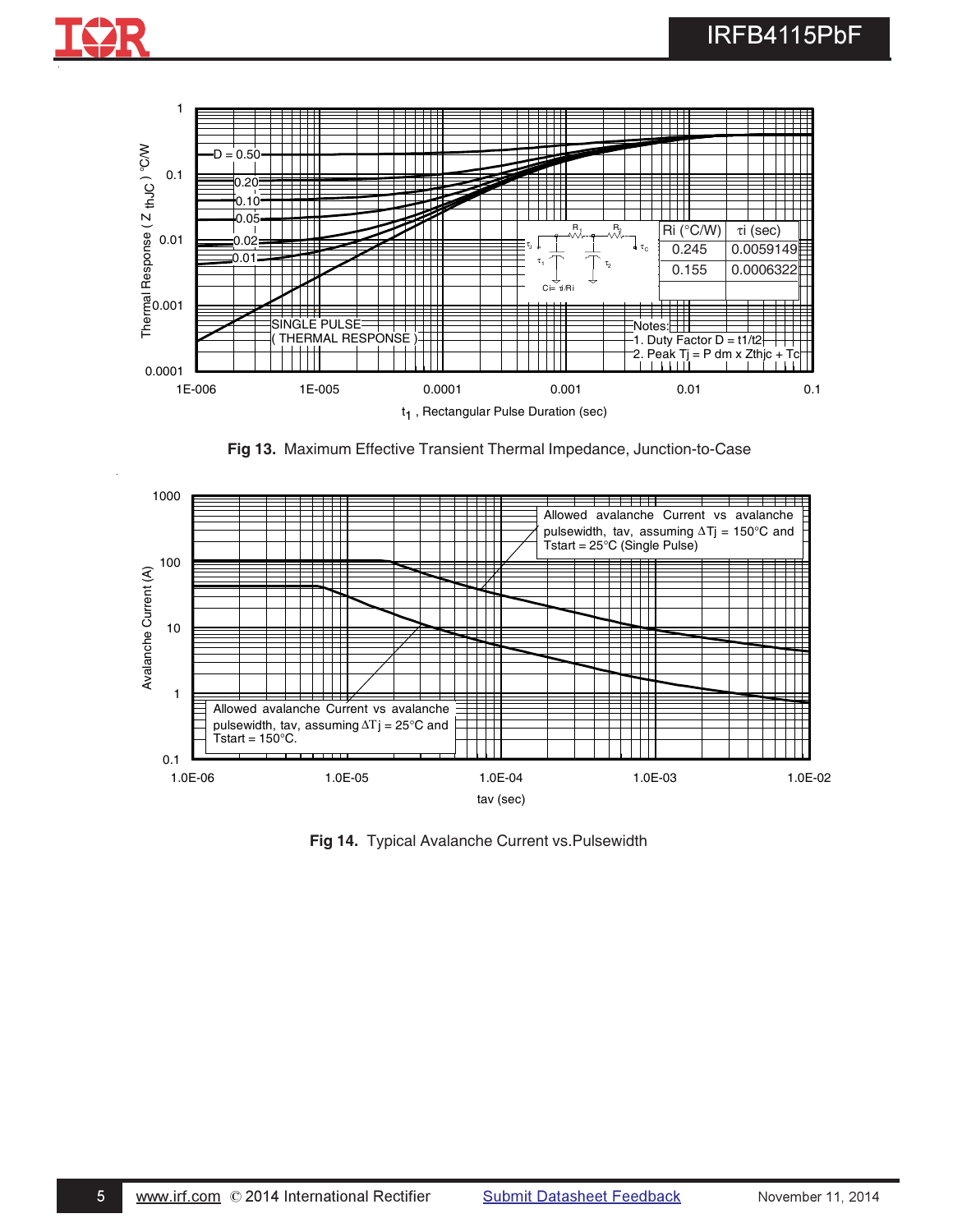





**Fig 17.** - Typical Stored Charge vs. di<sub>f</sub>/dt **Fig 18.** - Typical Stored Charge vs. dif



Fig 16. - Typical Recovery Current vs. dif/dt



. - Typical Stored Charge vs. di<sub>f</sub>/dt **Fig 18. - Typical Stored Charge vs. dif**/dt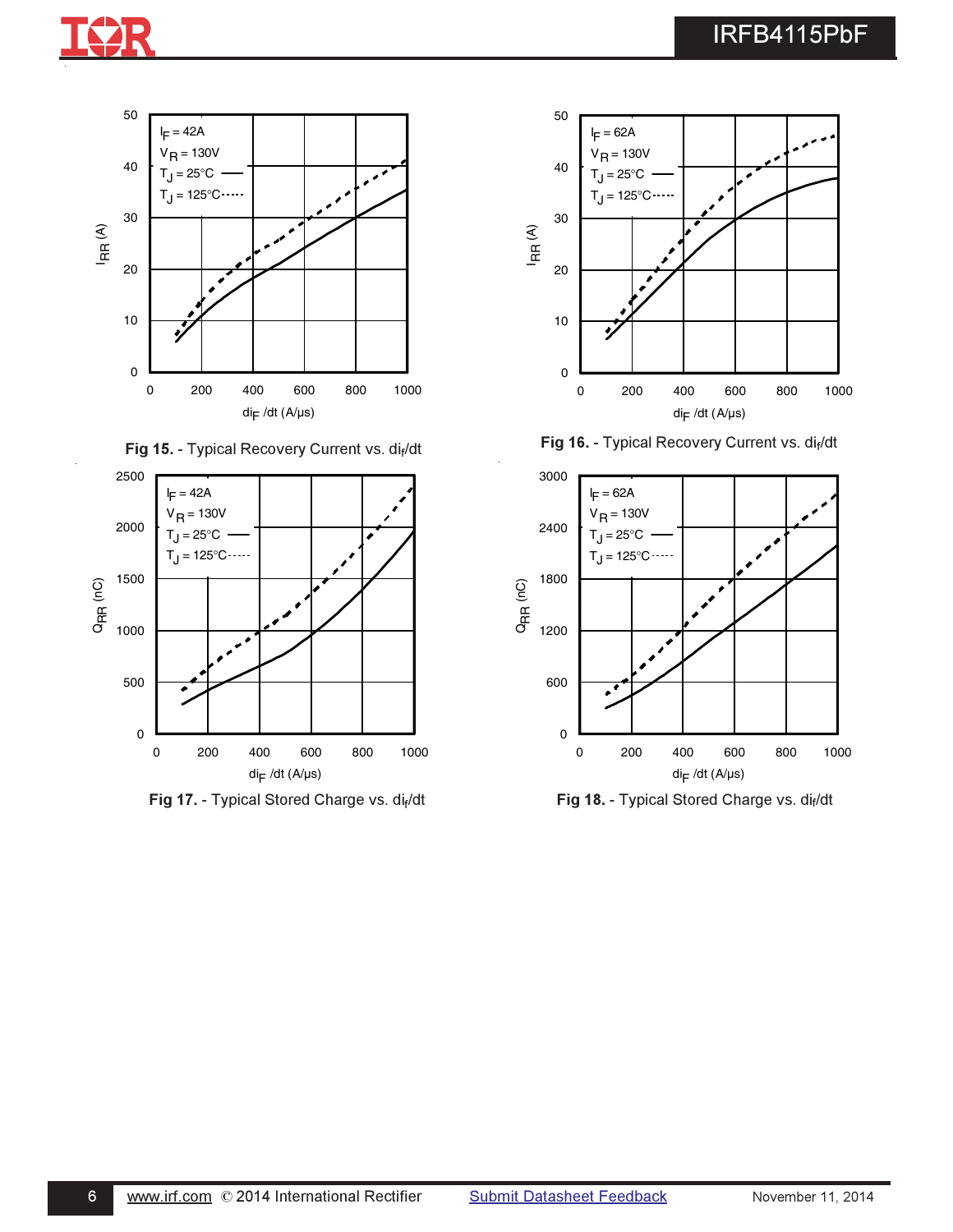# IRFB4115PbF



\*  $V_{GS}$  = 5V for Logic Level Devices







**Fig 21a.** Switching Time Test Circuit **Fig 21b.** Switching Time Waveforms



**Fig 22a.** Gate Charge Test Circuit **Fig 22b.** Gate Charge Waveform



**Fig 20a.** Unclamped Inductive Test Circuit **Fig 20b.** Unclamped Inductive Waveforms



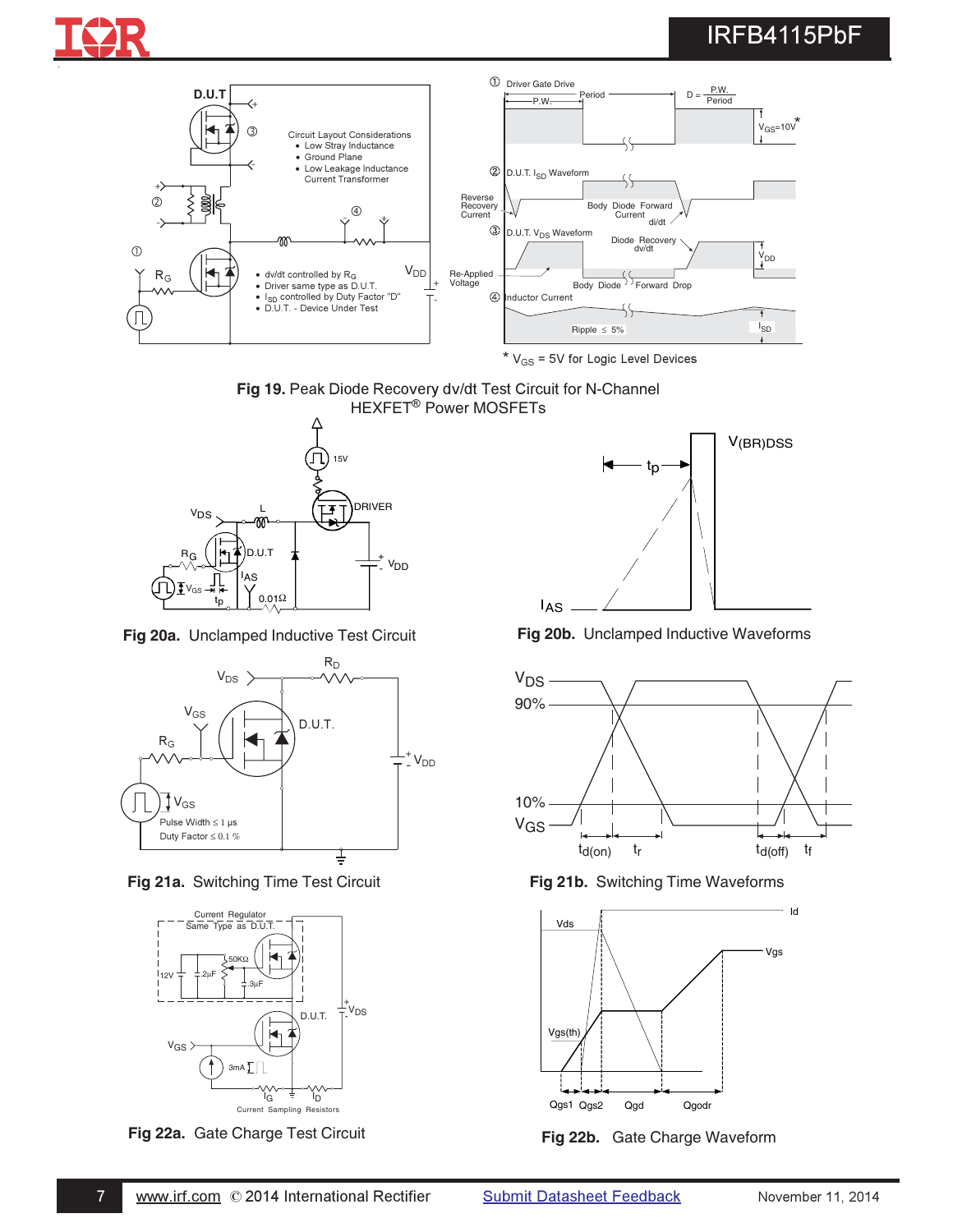

# TO-220AB Package Outline

Dimensions are shown in millimeters (inches)





#### NOTES:

- DIMENSIONING AND TOLERANCING AS PER ASME Y14.5 M- 1994.  $1 -$
- DIMENSIONING AND TOLERANCING AS FER ASME THE DIMENSIONS ARE SHOWN IN INCHES [MILLIMETERS]  $2 -$
- $3 4 -$
- DIMENSION D, D1 & E D0 NOT INCLUDE MOLD FLASH. MOLD FLASH SHALL NOT EXCEED .005" (0.127) PER SIDE. THESE DIMENSIONS ARE MEASURED AT THE OUTERMOST EXTREMES OF THE PLASTIC BODY.
- $\sqrt{5}$  DIMENSION b1, b3 & c1 APPLY TO BASE METAL ONLY.
- $6 -$ CONTROLLING DIMENSION : INCHES.
- $7, -$ THERMAL PAD CONTOUR OPTIONAL WITHIN DIMENSIONS E, H1, D2 & E1
- DIMENSION E2 X H1 DEFINE A ZONE WHERE STAMPING<br>AND SINGULATION IRREGULARITIES ARE ALLOWED.  $8 -$
- 
- OUTLINE CONFORMS TO JEDEC TO-220, EXCEPT A2 (max.) AND D2 (min.)<br>WHERE DIMENSIONS ARE DERIVED FROM THE ACTUAL PACKAGE OUTLINE.  $9 -$

| <b>SYMBOL</b>  | <b>MILLIMETERS</b> |            | <b>INCHES</b> |            |                |
|----------------|--------------------|------------|---------------|------------|----------------|
|                | MIN.               | MAX.       | MIN.          | MAX.       | <b>NOTES</b>   |
| A              | 3,56               | 4,83       | ,140          | .190       |                |
| A1             | 1,14               | 1.40       | .045          | .055       |                |
| A2             | 2.03               | 2.92       | .080          | .115       |                |
| b              | 0.38               | 1.01       | .015          | .040       |                |
| b1             | 0.38               | 0.97       | .015          | .038       | 5              |
| b <sub>2</sub> | 1.14               | 1,78       | .045          | .070       |                |
| b3             | 1.14               | 1,73       | .045          | .068       | 5              |
| $\mathsf{C}$   | 0.36               | 0.61       | .014          | .024       |                |
| c1             | 0.36               | 0.56       | .014          | .022       | 5              |
| D              | 14.22              | 16.51      | .560          | .650       | $\overline{4}$ |
| D1             | 8,38               | 9.02       | .330          | .355       |                |
| D <sub>2</sub> | 11.68              | 12.88      | .460          | .507       | 7              |
| F              | 9.65               | 10.67      | .380          | .420       | 4,7            |
| E <sub>1</sub> | 6.86               | 8.89       | .270          | .350       | 7              |
| E <sub>2</sub> |                    | 0.76       |               | .030       | 8              |
| $\rm e$        | 2.54               | <b>BSC</b> | ,100          | <b>BSC</b> |                |
| e1             | 5.08               | <b>BSC</b> | .200          | <b>BSC</b> |                |
| H1             | 5.84               | 6.86       | .230          | .270       | 7,8            |
| $\mathsf{L}$   | 12.70              | 14.73      | .500          | .580       |                |
| L1             | 3.56               | 4.06       | .140          | .160       | 3              |
| øΡ             | 3.54               | 4.08       | .139          | .161       |                |
| Q              | 2.54               | 3.42       | .100          | .135       |                |

LEAD ASSIGNMENTS

**HEXFET** 

1.- GATE<br>2.- DRAIN<br>3.- SOURCE

IGBTs, CoPACK

1. – GATE<br>2. – COLLECTOR<br>3. – EMITTER

DIODES

1.- ANODE<br>2.- CATHODE<br>3.- ANODE

## TO-220AB Part Marking Information



TO-220AB packages are not recommended for Surface Mount Application.

Note: For the most current drawing please refer to IR website at: <u>http://www.irf.com/package/</u>